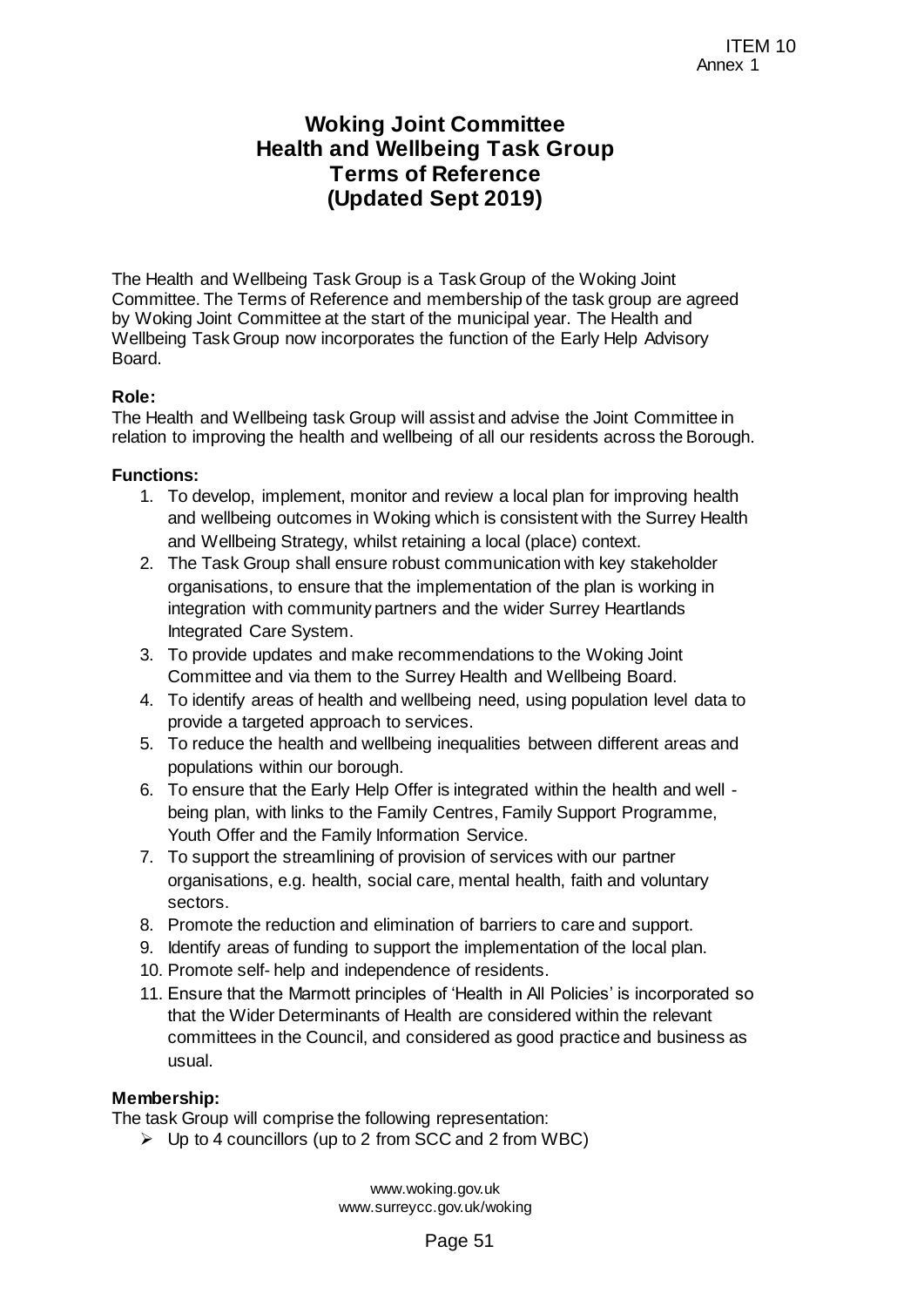# **Previous Joint Committee Membership (appointed June 2021)**

- i. Cllr Ellen Nicholson
- ii. Cllr Riasat Khan<br>iii. Cllr Liz Bowes
- **Cllr Liz Bowes**
- iv. Cllr Saj Hussein
- ▶ North West Surrey Clinical Commissioning Group (NWS CCG)
- Mental Health Services, Surrey and Borders Partnership (SaBP)
- $\triangleright$  NWS Integrated Care Partnership (NWS ICP)
- $\triangleright$  Family Centre lead
- $\triangleright$  Education representative
- $\triangleright$  Domestic Abuse representative
- $\triangleright$  WBC officer support;
	- 1. Family Services
	- 2. Health and Wellbeing

Other representation may be invited to attend the Task Group on an ad hoc basis at the discretion of the Chairman.

# **Chairman:**

The Chairman of the Task Group for each Municipal Year will be elected by the Councillors appointed to the Task Group at its first meeting of the new Municipal Year. ITEM 10<br>
Previous Joint Committee Membership (app<br>
i. ClIr Ellen Nicholson<br>
ii. ClIr Riasat Khan<br>
iii. ClIr Riasat Khan<br>
iii. ClIr Riasat Khan<br>
Xhout West Surrey Clinical Commissioning<br>
> Montal Health Services, Surrey an

## **Operations of the Task Group:**

- $\triangleright$  The Task Group shall exist to advise the Woking Joint Committee. It has no formal decision making powers. The Task Group will:
	- $\checkmark$  Meet in private, unless otherwise agreed.
	- $\checkmark$  Develop a work programme that links directly to the implementation of the local plan.
	- $\checkmark$  Receive verbal/ brief written updates as appropriate.
	- $\checkmark$  Record actions and maintain an action log.
	- $\checkmark$  Report back to the Joint Committee
- $\triangleright$  Officers supporting the Task Group will consult the Group prior to the submission of any officer report to the Joint Committee.
- $\triangleright$  The Task Group will meet 6 times per year. The meetings will be held during the normal working day in respect to the non Council representatives.
- $\triangleright$  The Task Group will ensure that they are aware of the work of the other Task Groups to provide appropriate links and manage overlap/ gaps.

# **Responsibilities of Attendees:**

- $\triangleright$  Ensure papers are read in advance of the meetings.
- $\triangleright$  Ensure that any actions they are responsible for are completed and fed back to the Group.
- $\triangleright$  Ensure that the work of the Group is fed back to their own organisations and promote integration and understanding of services across the system
- $\triangleright$  If unable to attend a meeting, to send a deputy, or at least a report of any actions from the last meeting that they own.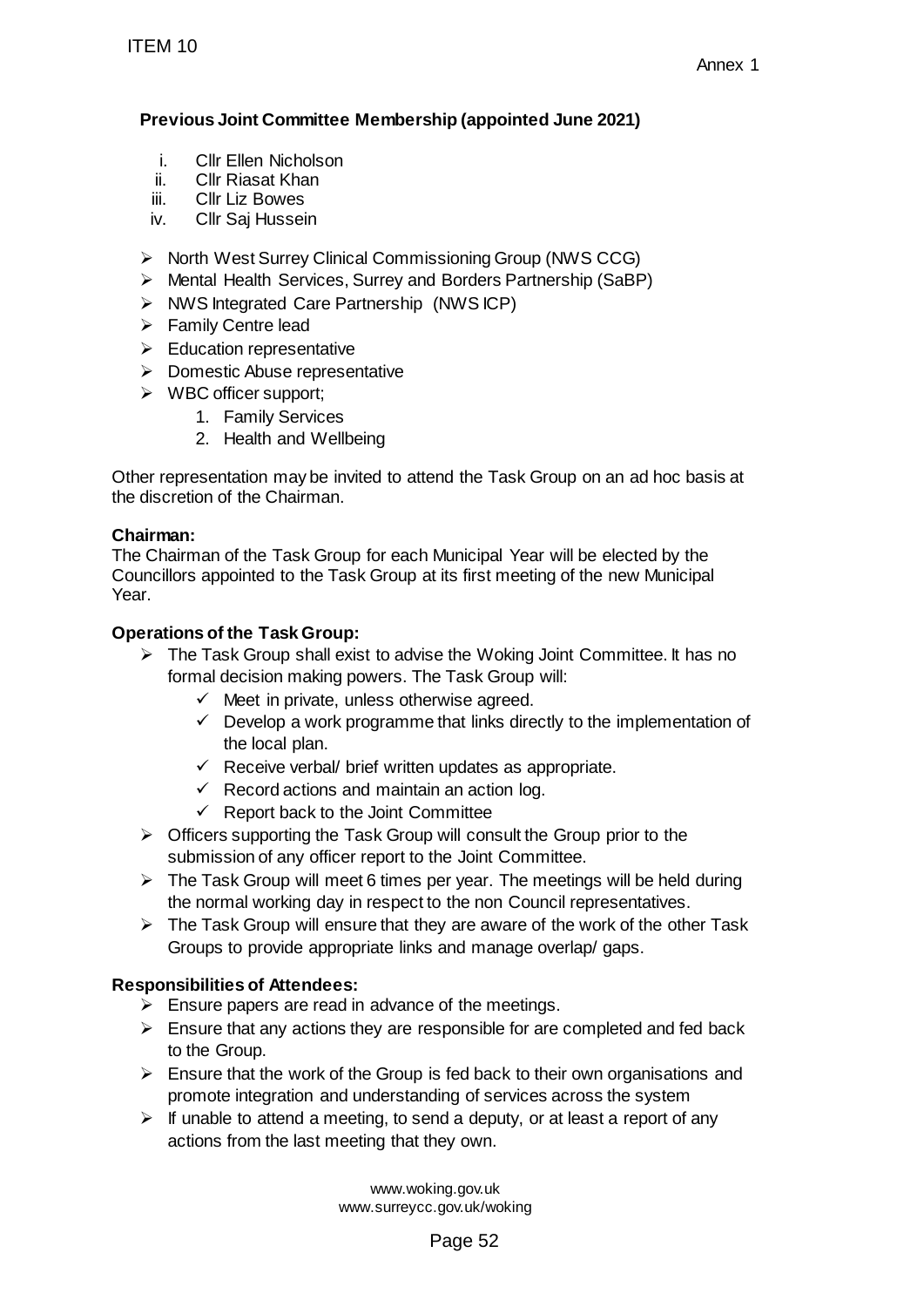# **Community Safety Task Group Terms of Reference**

The Community Safety Task Group is a Task Group of Woking Joint Committee. The Terms of Reference and membership of the task group are agreed by Woking Joint Committee at the first meeting of each new municipal year.

#### **Role:**

The Community Safety Task Group will assist and advise the joint committee in relation to community safety issues across the borough.

#### **Functions:**

- 1. To assess local community safety issues, prepare an outcome focused community safety partnership plan setting out the priorities and planned responses to address these issues, and recommend this plan for approval to Woking Joint Committee TEM 10<br>
TEM 10<br>
Reference<br>
ask Group of Woking Joint Committee. The<br>
task group are agreed by Woking Joint<br>
w municipal year.<br>
sistiand advise the joint committee in<br>
sistiand advise the joint committee in<br>
is the borough.
- 2. To monitor actions taken to implement the Community Safety Partnership Plan via a quarterly report and provide updates, as appropriate, to Woking Joint Committee
- 3. To act as an advisory body for community safety issues on behalf of the Woking Joint Committee
- 4. To monitor spend against the delegated community safety funding
- 5. To provide, as appropriate, updates to the countywide Community Safety Board, and consider recommendations arising from it.

#### **Membership:**

The Task Group will comprise the following representation:

- Up to four councillors (up to two from the County Council and two from the Borough Council )
- Surrey Police
- Surrey and Sussex Probation
- NW Surrey Clinical Commissioning Group (CCG)
- Surrey Fire and Rescue Borough Commander
- Woking Borough Council Community Safety Officer
- Surrey County Council Community Safety Team
- The Office of the Police and Crime Commissioner (adhoc)

### **PREVIOUS MEMBERSHIP (appointed June 2021)**

Community Safety Task Group

- i) Cllr Deborah Hughes NO LONGER ON JC
- ii) Cllr Simon Ashall NO LONGER ON JC
- iii) Mr Saj Hussain
- iv) Cllr Will Forster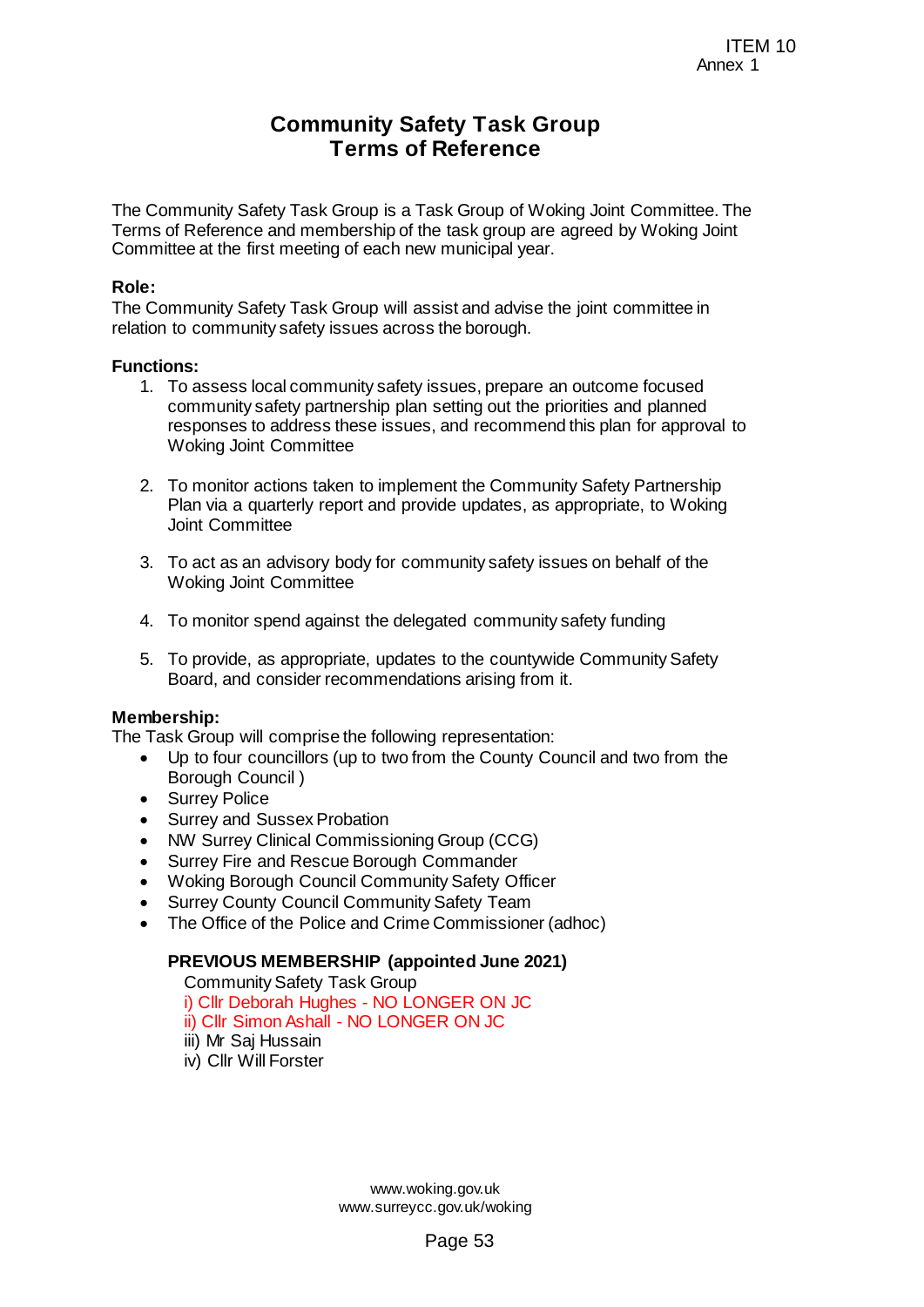## **Chairman:**

The Chairman of the Task Group will be nominated by the members of the Task Group.

## **Operation:**

- The Task Group shall exist to advise the Joint Committee. It has no formal decision making powers. The Task Group will:
	- Unless otherwise agreed meet in private
	- Develop a work programme and receive verbal/brief written updates as appropriate
	- Record actions
	- Report back to the Joint Committee.
- Officers supporting the Task Group will consult the Group and will give due consideration to the group's reasoning and recommendations prior to the officer writing their report to the joint committee. Draft reports will be considered by the Community Safety Task Group in advance of them going to the Joint Committee, where available. TTEM 10<br>
ITEM 10<br>
increase Chairman of the Task Group will be nominated<br>
echairman of the Task Group will be nominated<br>
oroup.<br>
oroup.<br>
decision making powers. The Task Group will:<br>
• Unless otherwise agreed meet in privat
- The Task Group can, should it so wish, respond to an officer report and submit its own report to the joint committee.
- The Task Group will meet up to 3 times a year and meetings will be held during the day.
- The Task Group will remain aware of the work streams of the other Task Groups to ensure appropriate linkages and manage overlap.

## **Responsibilities of Attendees:**

- Ensure all papers are read in advance.
- Provide a consistent representative from each organisation.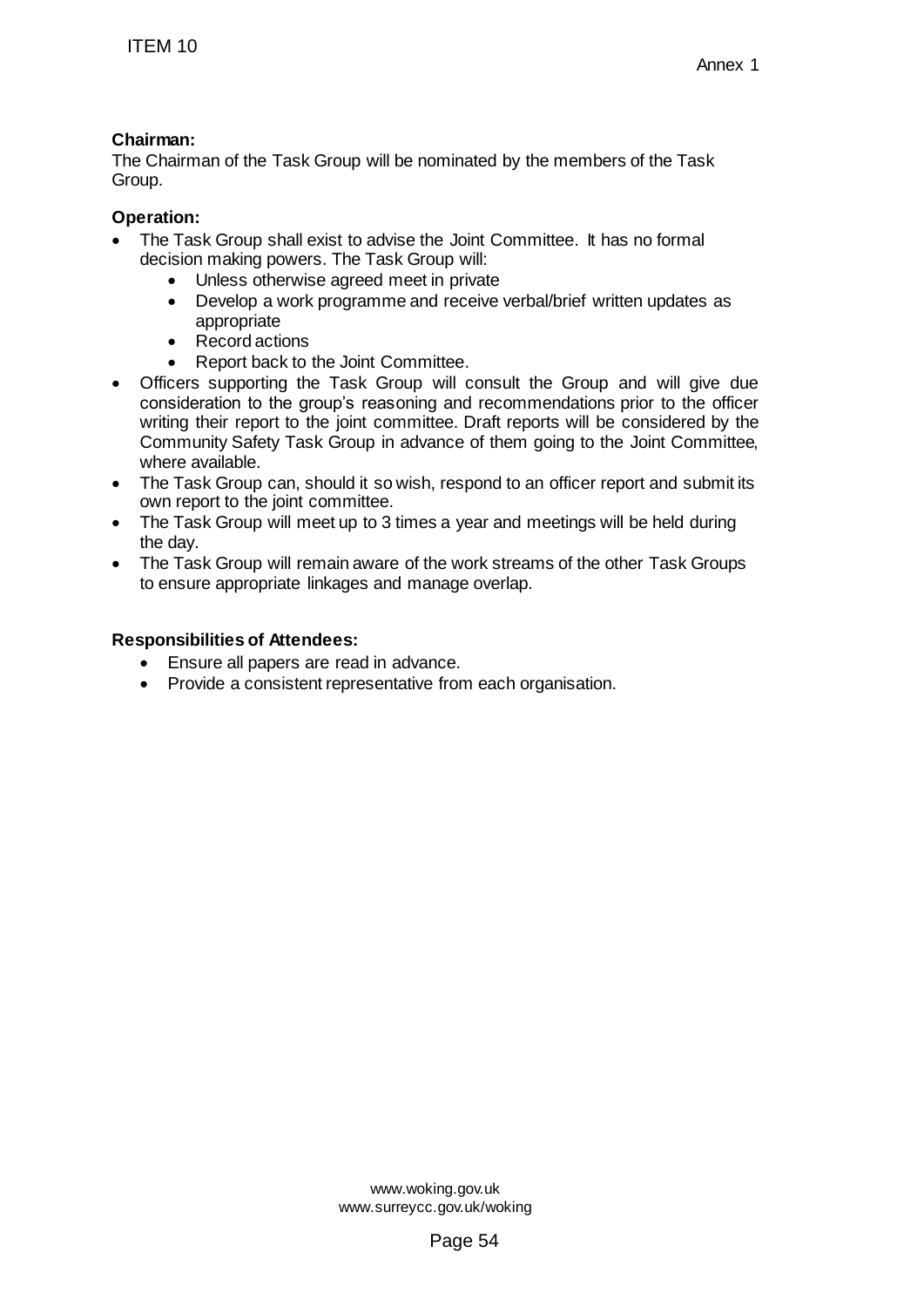# **Woking Joint Committee Community Infrastructure Levy (CIL) Task Group Terms of Reference – 2020/21**

The Community Infrastructure Levy Task Group is a Task Group of Woking Joint Committee. The Terms of Reference and membership of the task group are agreed by Woking Joint Committee at the first meeting of each new municipal year.

#### **Role:**

The Community Infrastructure Levy (CIL) Task Group will assist and advise the Joint Committee in relation to CIL Community Funding Bids across the borough and to agree the funding of small applications.

#### **Functions:**

To determine applications submitted by Ward Councillors to use CIL money to deliver community infrastructure projects. The Sub-Group should be able to determine applications outside Joint Committee meetings and approve applications up to the value of £10,000. ITEM 10<br>
ITEM 10<br>
ITEM 10<br> **Page 51**<br> **Page 10**<br> **Page 51**<br> **Page 51**<br> **Page 51**<br> **Page 51**<br> **Page 51**<br> **Page 61**<br> **Page 61**<br> **Page 51**<br> **Page 51**<br> **Page 51**<br> **Page 51**<br> **Page 51**<br> **Page 51**<br> **Page 51**<br> **Page 55**<br> **Page 55** 

6. To monitor spend against the community infrastructure levy funds available in each area

#### **Membership:**

The Task Group will comprise the following representation:

- A minimum of three and a maximum of six councillors (with representation from the County Council and the Borough Council)
- Task Group will be served by Woking Borough Council Planning Policy Manager and Partnership and Committee Officer (Surrey Heath and Woking)

## **CURRENT MEMBERSHIP (appointed June 2021)**

Community Infrastructure Levy Task Group i) Cllr Amanda Boote - SCC ii) Cllr Liz Bowes - SCC iii) Cllr Colin Kemp - WBC iv) Cllr Josh Brown - WBC v) Cllr Ayesha Azad - SCC vi) Cllr Ann-Marie Barker - WBC

#### **Chairman:**

The Chairman of the Task Group will be nominated and agreed by the members of the Task Group to serve for a period of one year from June to May. A chair can be reelected as many times as Members of the Task Group wish to do so.

#### **Operation:**

The Task Group shall exist to agree small funding bids and advise the Joint Committee of the expenditure. The Task Group will:

- Unless otherwise agreed meet in private
- Record actions and clear reasons for acceptance or rejection of bids
- Report back to the Joint Committee.